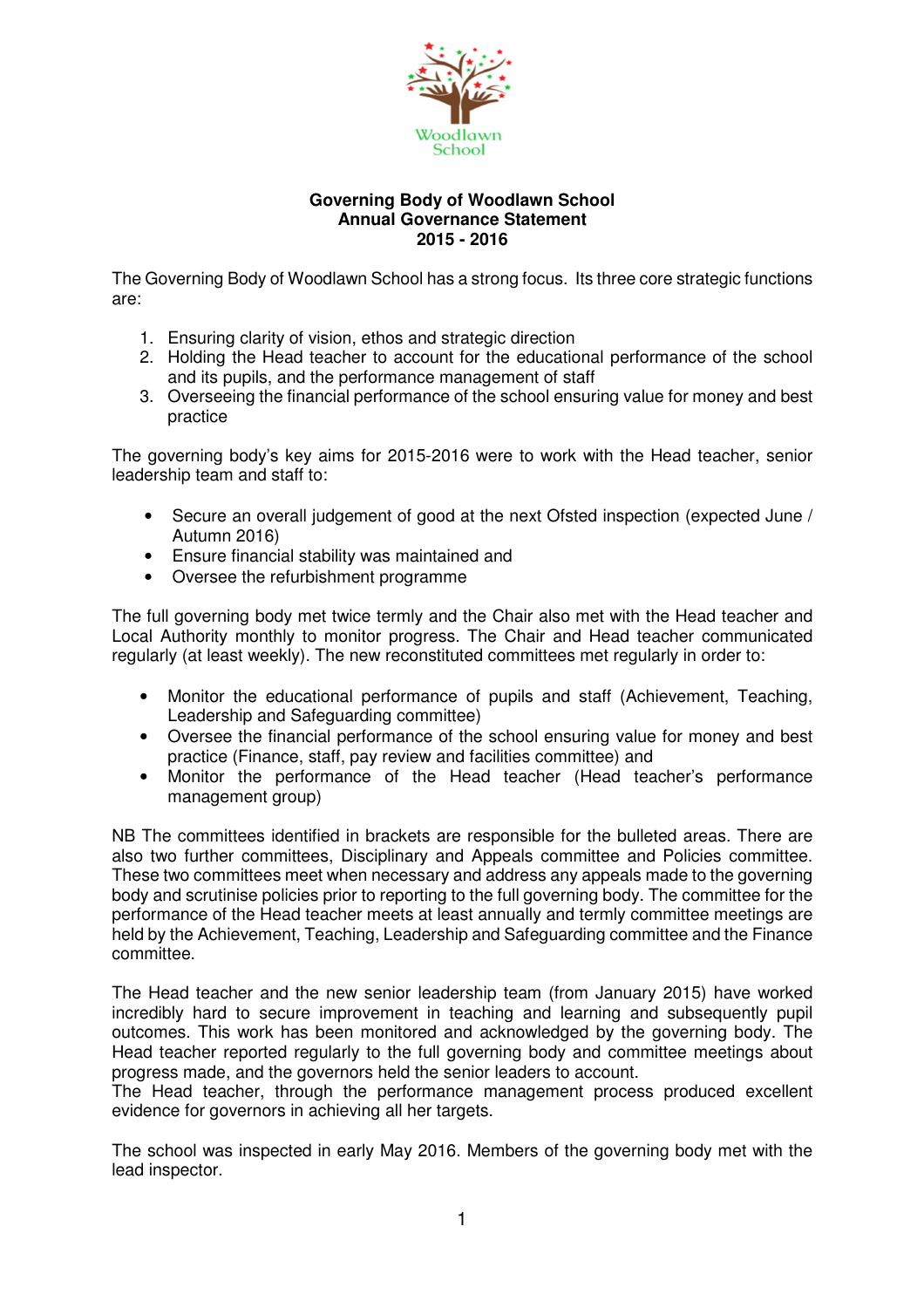

During this academic year, the focus for senior leaders was on:

- Improving teaching to good or better so all groups make good progress.
- Improving the quality of assessment information so leaders can more accurately track progress (including interventions and pupil premium)
- Improving outcomes for pupils by developing communication and reviewing therapy services delivered in school
- Strengthening the impact of middle leaders and subject leaders

The school development plan is presented to governors who monitor through information from meetings and from observations seen during learning walks and discussions with subject and area (e.g. pupil premium) leaders. At every full governing body meeting governors report back from their visits. There is a diary of visits timetabled and this is checked as part of the governors' agenda.

Improvements have been seen in teaching and learning following a model of coaching, support and training. This was reported to governors by the Head teacher at each meeting and increasing numbers of lessons seen are good or better. Teachers were held accountable through the performance management process.

The Assistant Head with responsibility for assessment reported to governors on the assessment system used having had support from the Deputy Head at Epinay Teaching School.

The Head teacher has worked closely with the therapy services and embedded their work into lessons thus providing a more holistic approach.

Subject leaders have had training both within school and externally working with Epinay Teaching School.

Following a restructure of middle leaders, three holding responsibility points attended training for NPQML (National Professional Qualification for Middle Leaders) sourced by the Chair of Governors in consultation with the Head teacher.

Training in behaviour and safety has been given and an improvement seen across the school. Much work on developing staff understanding of pupils with SEND (special educational needs and disabilities) and monitoring the quality of teaching and learning has taken place.

Governors have attended training in the following areas:

Induction for New Governors Governors on Looked After Children School Funding Health and Safety Risk assessment PSHCE (Personal, Social, Health and Citizenship Education) Child Protection (Safeguarding) Prevent (Safeguarding) Head teacher appraisal How to get the best out of School Visits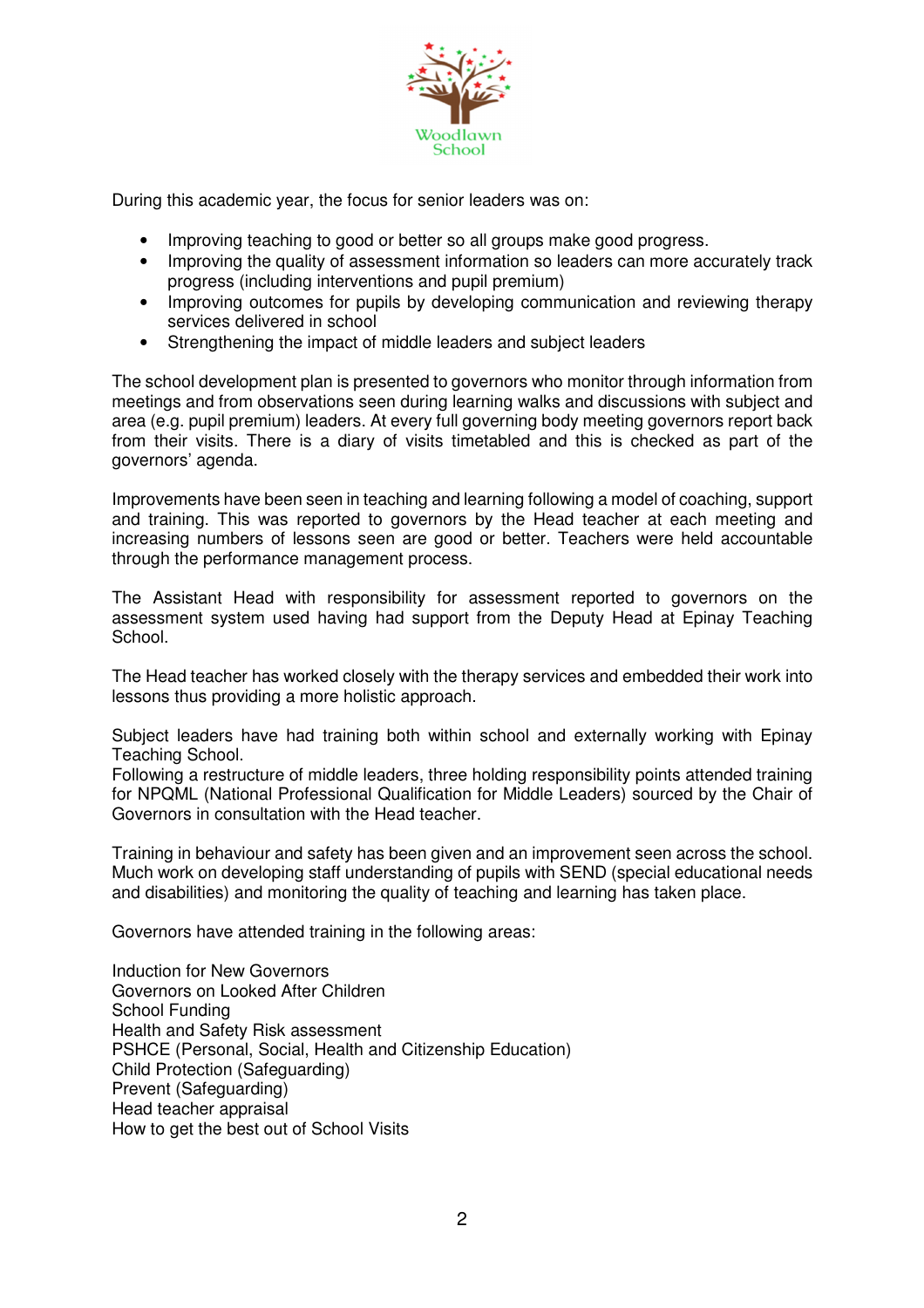

As can be seen from the above training safeguarding is a key area in schools. Governors who attend the above training report back at meetings of the full governing body.

The Local Authority offer a range of training for governors and the clerk to the governing body brings a list of training to full governing body meetings.

In ensuring financial stability, governors have worked with the Head teacher in appointing new teaching staff and teaching assistants to increase capacity for additional support whilst also ensuring the budget can accommodate and sustain additional staff.

The school's business manager also negotiated a very good insurance package for supply staff cover, agreed by governors thus ensuring absence cover is available and unexpected absences do not place a financial burden on the school.

Governors have been rigorous in working with the Head teacher to tackle staff and pupil absence and have attended absence management meetings with the Local Authority representative present.

The school's business manager also acquired funding for the toilets and now all toilet facilities have been updated.

The school was inspected by Ofsted in May 2016:

**Leadership and management** was given a **good** judgement. Ofsted (May 2016) stated:

"The Head teacher and senior leaders have provided good leadership to change the culture of the school. As a result, the school is **improving rapidly**".

"Governance is a strength of the school. Governors' mix of relevant experience and expertise combines well to ensure that the **drive towards excellence is relentless**".

**Personal development, behaviour and welfare** was given a **good** judgement. Ofsted (May 2016) stated:

"Pupils' conduct and their attitudes to learning are consistently good. Pupils' safety and welfare is promoted effectively"

Pupils' spiritual, moral, social and cultural development is woven throughout lessons and is a strength of the school"

**Early Years provision** was given a **good** judgement.

 "Improvements to the Early Years provision since the previous inspection ensures that children get off to a good start and make good progress"

## **Post 16** still **requires improvement**

There is now a post-16 Annual Development plan in place, regular evaluation and the link Governor for post-16 visits half termly. The curriculum has been developed now offering a rich and wide curriculum with community based learning to support developing skills. Work has been completed to embed the work experience activities for all students.

**Teaching, Learning and Assessment** still **requires improvement**. Ofsted (May 2016) stated:

"Good training and development for teachers has improved the quality of teaching at the school", however teaching is still too variable "despite improvements since the last inspection"